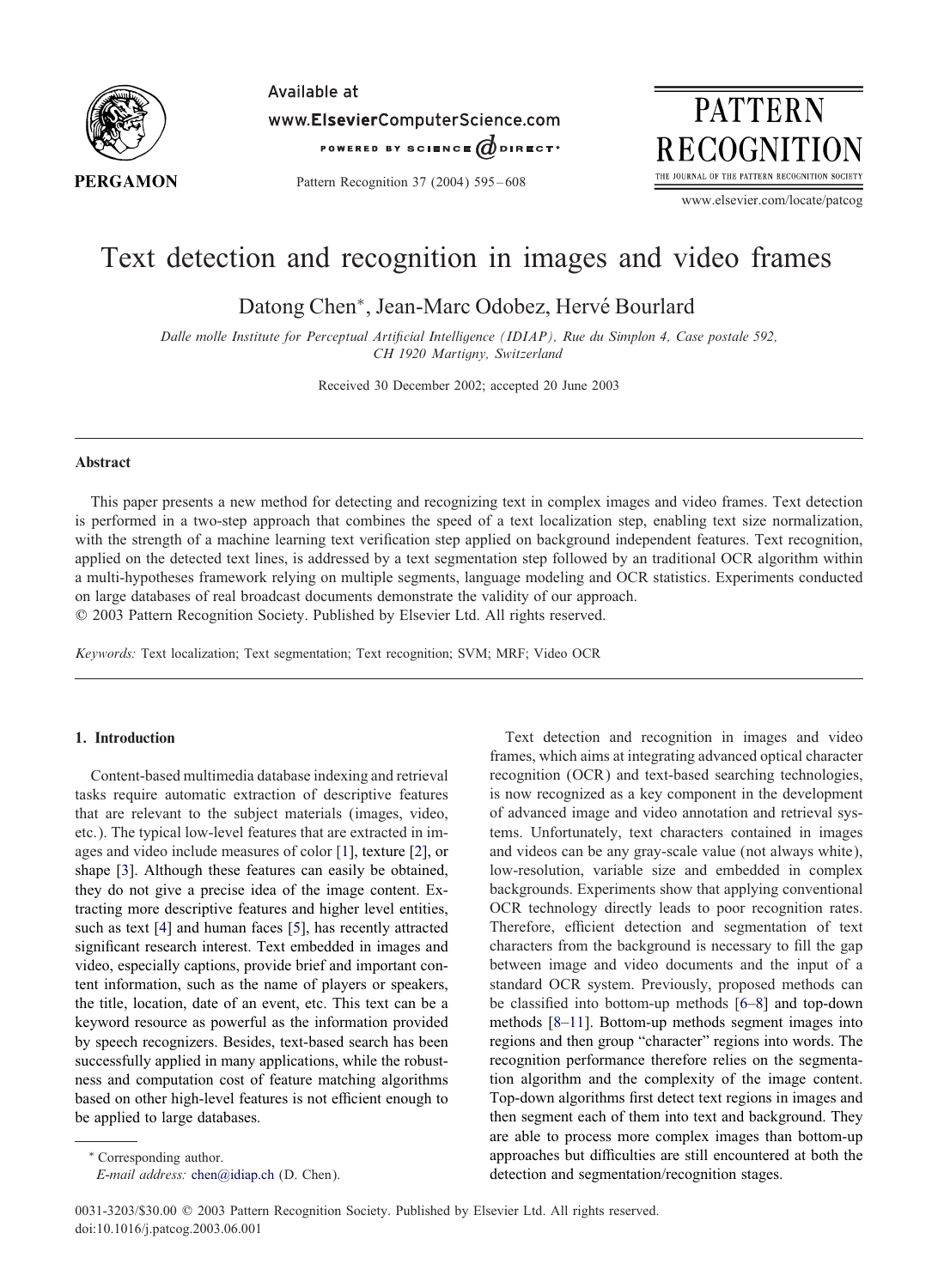

Fig. 1. Algorithm proposed for text detection and recognition.

The method we propose belongs to the top-down category, and consists of two main tasks as illustrated by Fig. 1 : a text detection task, and a text recognition task applied to the detected text regions. Following the cascade filtering idea, which consists of the sequential processing of data with more and more selective filters, the text detection task is decomposed into two subtasks. These are a text localization step, whose goal is to quickly extract potential text blocks in images with a low rejection rate and a reasonable precision, and a text verification step based on machine learning. Such an approach allows us to obtain high performance with a lower computation cost than other methods.

To address the recognition task we propose a multihypotheses approach. More precisely in this approach, the text image is segmented two or three times, assuming a different number of classes in the image each time. The different classes, all considered as text candidates, are processed by a commercial optical character recognition (OCR) software, and the final result is selected from the generated text string hypotheses using a confidence level evaluation based on language modeling. Additionally, we propose a segmentation method based on Markov random field  $[12,13]$  to extract more accurate text characters. This methodology allows us to handle background gray-scale multi-modality and unknown text gray-scale values, which are the problems that are often not taken into account in the existing literature. When applied to a database of several hours of sports video, it reduces by more than 50% the word recognition error rate with respect to a standard Otsu binarization step followed by the OCR.

The rest of the paper is organized as follows. Section 2 presents a more detailed review of text detection and

segmentation/recognition. Section [3](#page-2-0) describes the detection step, whereas Section [4](#page-5-0) is devoted to the text recognition task. Section [5](#page-8-0) describes our databases, which come from two European projects, together with the performance measures and experimental results of our approach. Section [6](#page-11-0) provides some discussions and concluding remarks.

# 2. Related work

In this section, we review existing methods for text detection and text recognition. These two problems are often addressed separately in the literature.

# *2.1. Text detection*

Text can be detected by exploiting the discriminate properties of text characters such as the vertical edge density, the texture or the edge orientation variance. One early approach for localizing text in covers of Journals or CDs [\[8\]](#page-12-0) assumed that text characters were contained in regions of high horizontal variance satisfying certain spatial properties that could be exploited in a connected component analysis process. Smith et al. [\[14\]](#page-12-0) localized text by first detecting vertical edges with a predefined template, then grouping vertical edges into text regions using a smoothing process. These two methods are fast but also produce many false alarms because many background regions may also have strong horizontal contrast. The method of Wu et al. [\[9\]](#page-12-0) for text localization is based on texture segmentation. Texture features are computed at each pixel from the derivatives of the image at different scales. Using a K-means algorithm, pixels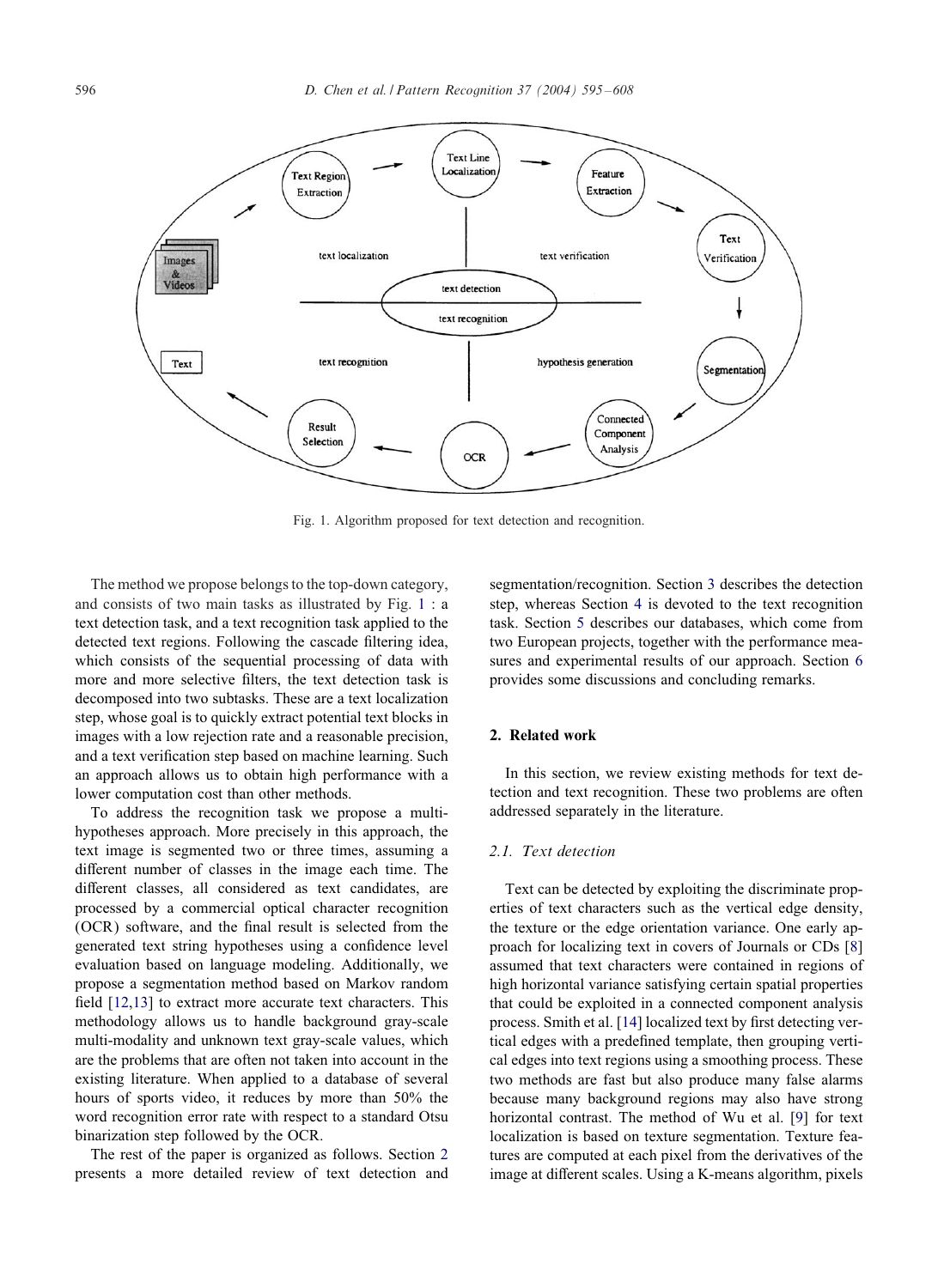<span id="page-2-0"></span>are classified into three classes in the feature space. The class with highest energy in this space indicates text while the two others indicate non-text and uncertainty. However, the segmentation quality is very sensitive to background noise and image content and the feature extraction is computationally expensive. More recently, Garcia et al. [\[11\]](#page-12-0) proposed a new feature referred to as variance of edge orientation. This relies on the fact that text strings contain edges in many orientations. Variation of edge orientation was computed in local area from image gradient and combined with edge features for locating text blocks. The method, however, may exhibit some problems for characters with strong parallel edges characteristics such as "i" or "1".

Besides the properties of individual characters, Sobottka et al. [\[7\]](#page-12-0) suggested that baseline detection could be used for text string localization. More precisely, printed text strings are characterized by specific top and bottom baselines, which can be detected in order to assess the presence of a text string in an image block.

The above manually designed heuristic features usually perform fast detection but are not very robust when the background texture is very complex. As an alternative, a few systems considered machine learning tools to perform the text detection [\[10,15\]](#page-12-0). These systems extracted wavelet [\[10\]](#page-12-0) or derivative features [\[15\]](#page-12-0) from fixed-size blocks of pixels and classified the feature vectors into text or non-text using artificial neural networks. However, since the neural network based classification was applied to all the possible positions of the whole image, the detection system was not efficient in terms of computation cost and produced unsatisfactory false alarm and rejection rates.

## *2.2. Text recognition review*

Since commercial OCR engines achieve high recognition performance when processing black and white images at high resolution, almost all the methods in the literature that addressed the issue of text recognition in complex images and videos employed an OCR system. However, these OCR systems cannot be applied directly on regions extracted by a text localization procedure. Experience shows that OCR performance in this context is quite unstable [\[6\]](#page-12-0), and significantly depends on the segmentation quality, in the sense that errors made in the segmentation are directly forwarded to the OCR.

Some bottom-up based-techniques addressed the segmentation problem for text recognition. For instance, Lienhart [\[6\]](#page-12-0) and Bunke [\[7\]](#page-12-0) clustered text pixels from images using standard image segmentation or color clustering algorithm. Although these methods can avoid explicit text localization, they are very sensitive to character size, noise and background patterns. On the other hand, most top-down text segmentation methods are performed after text string localization. These methods assume that the gray-scale distribution is bimodal and that characters a priori correspond to either the white part or the black part, but without pro-

viding a way of choosing which of the two possibilities applies. Great efforts are thus devoted to performing better binarization, combining global and local thresholding [\[16\]](#page-12-0), M-estimation [\[17\]](#page-12-0), or simple smoothing [\[9\]](#page-12-0). However, these methods are unable to filter out background regions with similar gray-scale values to the characters. If the character gray-scale value is known, text enhancement methods can help the binarization process [\[18\]](#page-12-0). However, without proper estimation of the character scale, the designed filters cannot enhance character strokes with different thickness [\[19\]](#page-12-0). In videos, multi-frame enhancement [\[10\]](#page-12-0) can also reduce the influence of background regions, but only when text and background have different movements.

These methods mostly considered segmentation as the main way to improve the text recognition results. In Section [4,](#page-5-0) we propose a multiple hypotheses framework to achieve the same goal.

## 3. Text detection

There are two problems in obtaining efficient and robust text detection using machine learning tools. One is how to avoid performing computational intensive classification on the whole image, the other is how to reduce the variance of character size and gray scale in the feature space before training. In this paper, we address these problems by proposing a localization/verification scheme that quickly extracts text blocks in images with a low rejection rate. This localization process allows us to further extract individual text lines and normalize the size of the text. We then perform precise verification in a set of feature spaces that are invariant to gray-scale changes.

## *3.1. Text localization*

The first part of the text localization procedure consists of detecting text blocks characterized by short horizontal and vertical edges connected to each other. The second part aims at extracting individual text lines from these blocks.

# *3.1.1. Candidate text region extraction*

Let  $S$  denote the set of sites (pixels) in an input image. The task of extracting text-like regions, without recognizing individual characters, can be addressed by estimating at each site s (s 
ightharpoonup S in an image I the probability  $P(T|s, I)$  that this site belongs to a text block and then grouping the pixels with high probabilities into regions. To this end, vertical and horizontal edge maps  $C_v$  and  $C_h$  are first computed from the directional second derivative zeros produced by a Canny filter [\[20\]](#page-12-0). Then, according to the type of edge, different dilation operators are used so that vertical edges extend in horizontal direction while horizontal edges extend in vertical direction:

$$
D_v(s) = C_v(s) \oplus Rect_v \quad \text{ and } \quad D_h(s) = C_h(s) \oplus Rect_h.
$$
\n(1)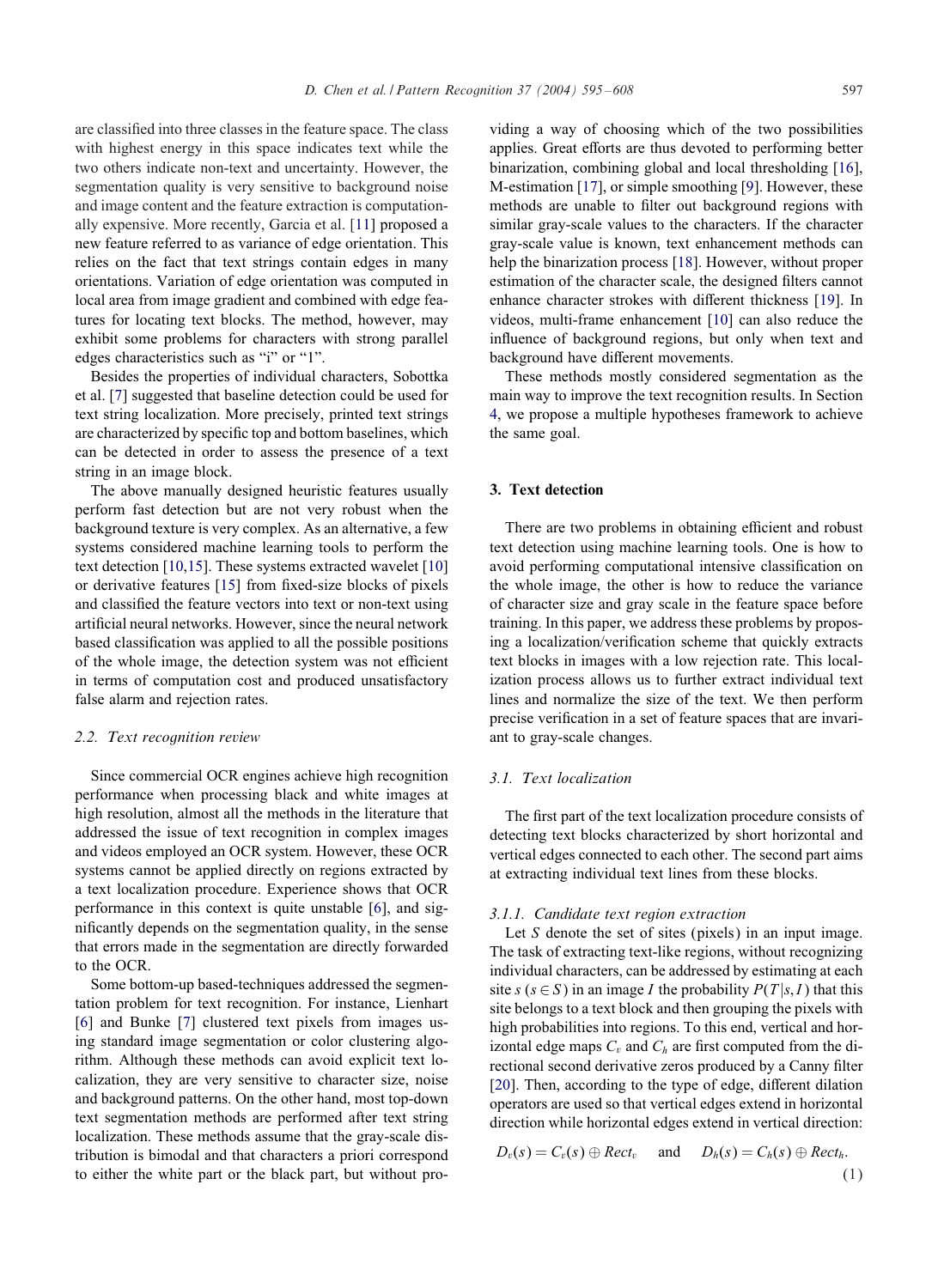<span id="page-3-0"></span>

Fig. 2. Candidate text region extraction. (a) original image, (b) vertical edges detected in image (a), (c) horizontal edges detected in image (a), (d) dilation result of vertical edges using  $5 \times 1$  vertical operator, (e) dilation result of horizontal edges using  $3 \times 6$  horizontal operator, (f) candidate text regions.

The dilation operators  $Rect_v$  and  $Rect_h$  are defined to have the rectangle shapes  $1 \times 5$  and  $6 \times 3$ . Fig. 2 (b) and (c) displays the vertical and horizontal edges resulting of this process for the video frame showed in Fig. 2(a). The vertical and horizontal edge dilation results are shown in Fig. 2(d) and (e). Due to the connections between character strokes, vertical edges contained in text-like regions should be connected with some horizontal edges, and vice versa, we consider only the regions that are covered by both the vertical and horizontal edge dilation results as candidate text regions. Thus, the probability  $P(T|s, I)$  can be estimated as

$$
P(T|s,I) = D_v(s)D_h(s).
$$
\n<sup>(2)</sup>

Fig. 2 (f) illustrates the result of this step.

The above text detection procedure is fast and invariant to text intensity changes. Also, ideally, the threshold of the edge detection step can be set in such a way so that no true text regions will be rejected. The false alarms resulting from this procedure are often slant stripes, corners, and groups of small patterns, for example human faces. Their number can be greatly reduced using the techniques introduced in the next sections.

# *3.1.2. Text line localization in candidate text regions*

In order to normalize text sizes, we need to extract individual text lines from paragraphs in candidate text regions. This task can be performed by detecting the top and bottom



Fig. 3. Text line localization: (a) candidate text region with located baselines (top and bottom boundaries), (b) the rectangle boundaries of candidate text lines.

baselines of horizontally aligned text strings. Baseline detection also has two additional purposes. Firstly, it will eliminate false alarms, such as slant stripes, which do not contain any well-defined baselines. Secondly, it will refine the location of text strings in candidate regions that contain text connected with some background objects. This baseline detection is performed by three algorithms described in Ref. [\[4\]](#page-12-0).

Fig.  $3(a)$  illustrates the result of applying this text line localization step in Fig. 2(f). Typical characteristics of text strings are then employed to select the resulting regions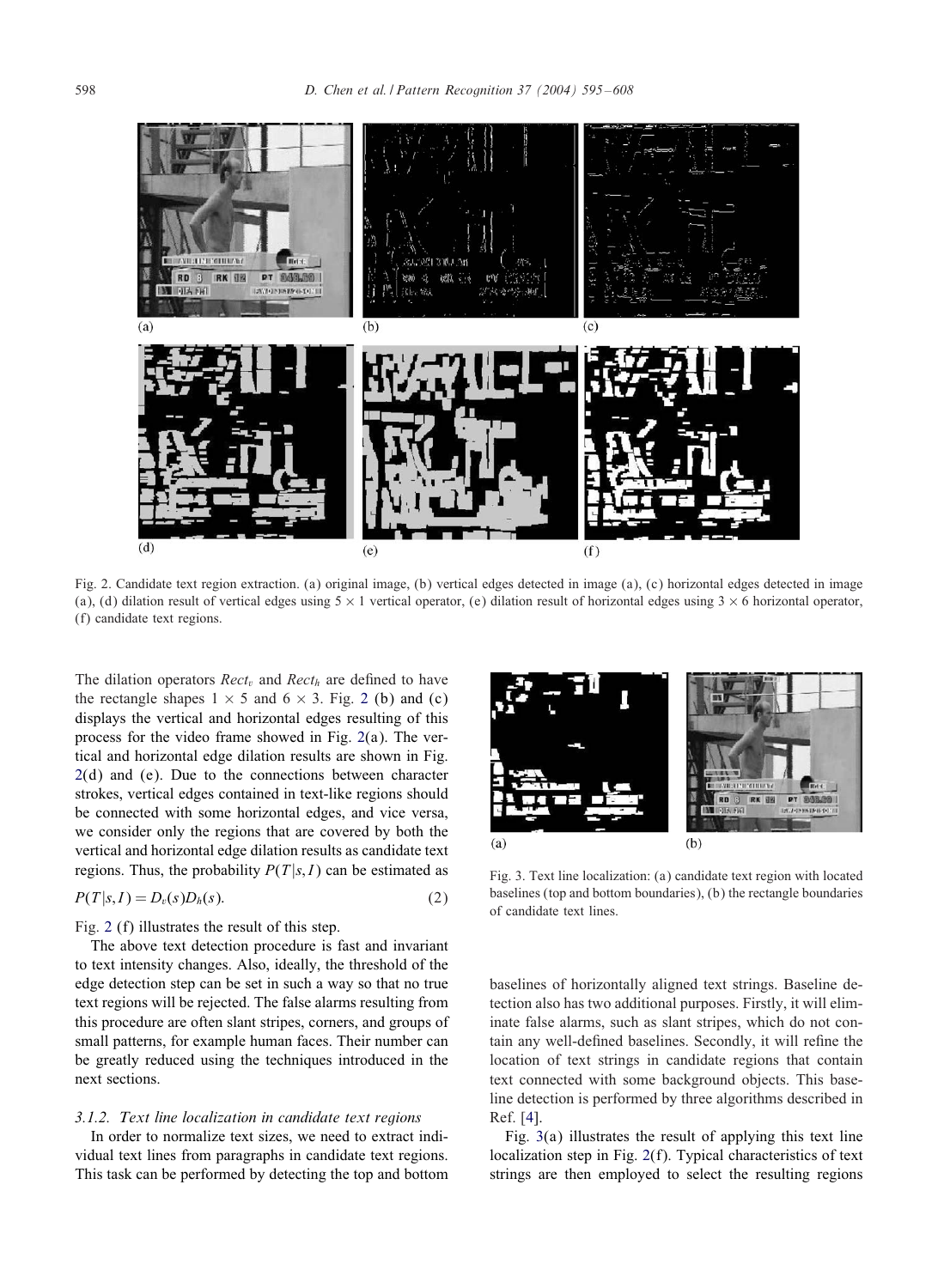<span id="page-4-0"></span>and the final candidate text line should satisfy the following constraints: it contains between 75 and 9000 pixels; the horizontal–vertical aspect ratio is more than 1.2; the height of the region is between 8 and 35. Fig. [3\(](#page-3-0)b) shows the rectangle boundaries of the candidate text lines. In general, the size of the text can vary greatly (more than 35 pixels high). Larger characters can be detected by using the same algorithm on a scaled image pyramid [\[9\]](#page-12-0).

## *3.2. Text verication*

As in other work, the text localization procedure described in the previous subsection is rather empirical and may therefore produce false alarms (i.e. non text regions). To remove these false alarms, we used verifiers trained on both positive (text) and negative (false-alarms) examples resulting from the localization step. There are two kinds of machine learning methods based on either empirical risk minimization or structural risk minimization. The empirical risk minimization based methods, e.g. multi-layer perceptrons (MLP), minimize the error over the data set, whereas structural risk minimization methods, e.g. support vector machines (SVM) [\[21\]](#page-12-0), aim at minimizing a bound on the generalization error of a model in high-dimensional space. The training examples that lie far from the decision hyperplanes will not change the support vectors, which may indicate better generalization on unseen backgrounds. In this section, both MLP and SVM are tested for the text verification task.

#### *3.2.1. Feature extraction*

After the text localization step, each candidate text line is normalized using bilinear interpolation into an image I having a 16 pixels height. A feature image  $I_f$  is then computed from *I*. The fixed size input feature vectors  $z_i$  for the MLP or SVM are directly extracted from  $I_f$  on  $16 \times 16$  sliding windows. Since the gray-scale values of text and background are unknown, we tested four alternative features invariant to gray-scale changes.

*3.2.1.1. Gray-scale spatial derivatives features.* To measure the contribution of contrast in the text verification process, the spatial derivatives of the image brightness function in both the  $X$  and  $Y$  directions are computed at each site  $s$ .

*3.2.1.2. Distance map features.* Since the contrast of text characters is background dependent, the brightness spatial derivatives may not be a stable feature for text verification. Thus, we considered as a second feature image the distance map DM, which only relies on the position of strong edges in the image. It is defined by [\[22\]](#page-12-0)

$$
\forall s \in S, \qquad DM(s) = \min_{s_i \in E} d(s, s_i), \tag{3}
$$

where  $E \subseteq S$  is a set of edge points, and d is a distance function, in our case the Euclidean distance. Though the distance map is independent of the gray-scale value of characters, the edge set  $E$  still relies on the threshold employed in edge detection.

*3.2.1.3. Constant gradient variance features.* To avoid the need for a threshold, we propose a new feature, called constant gradient variance (CGV), to normalize the contrast at a given point using the local contrast variance computed in a neighborhood of this point. More formally, let  $g(s)$ denote the gradient magnitude at site  $s$ , and let  $LM(s)$  (resp.  $LV(s)$ ) denote the local mean (resp. the local variance) of the gradient defined by

$$
LM(s) = \frac{1}{|\mathcal{G}_s|} \sum_{s_i \in \mathcal{G}_s} g(s_i) \quad \text{and}
$$
  

$$
LV(s) = \frac{1}{|\mathcal{G}_s|} \sum_{s_i \in \mathcal{G}_s} (g(s_i) - LM(s))^2,
$$
 (4)

where  $\mathcal{G}_s$  is a 9  $\times$  9 neighborhood around s. Then, the CGV value at site  $s$  is defined as

$$
CGV(s) = (g(s) - LM(s))\sqrt{\frac{GV}{LV(s)}},
$$
\n(5)

where GV denotes the global gradient variance computed over the whole image grid S. It can be shown that statistically, each local region in the CGV image has a zero mean and the same contrast variance equal to the global gradient variance GV.

3.2.1.4. DCT coefficients. The last feature vector we tested is composed of discrete cosine transform (DCT) coefficients computed over  $16 \times 16$  blocks using a fast DCT algorithm presented by Feig [\[23\]](#page-12-0). These frequency domain features are commonly used in texture analysis.

# *3.2.2. Multi-layer perceptrons (MLPs)*

MLPs are a widely used neural network, usually consisting of multiple layers of neurons: one input layer, hidden layers and one output layer. Each neuron in the hidden or output layers computes a weighted sum of its inputs (each output of the neurons in the previous layer) and then passes this sum through a non-linear transfer function to produce its output. In the binary classification case, the output layer usually consists of one neuron whose output encodes the class membership. In theory, MLPs can approximate any continuous function, and the goal in practice consists of estimating the parameters of the best approximation from a set of training samples. This is usually done by optimizing a given criterion using a gradient descent algorithm.

#### *3.2.3. Support vector machine (SVMs)*

SVMs are a technique motivated by statistical learning theory which have shown their ability to generalize well in high-dimensional spaces [\[24,25\]](#page-12-0), such as those spanned by the texture patterns of characters. The key idea of SVMs is to implicitly project the input space into a higher dimensional space (called feature space) where the two classes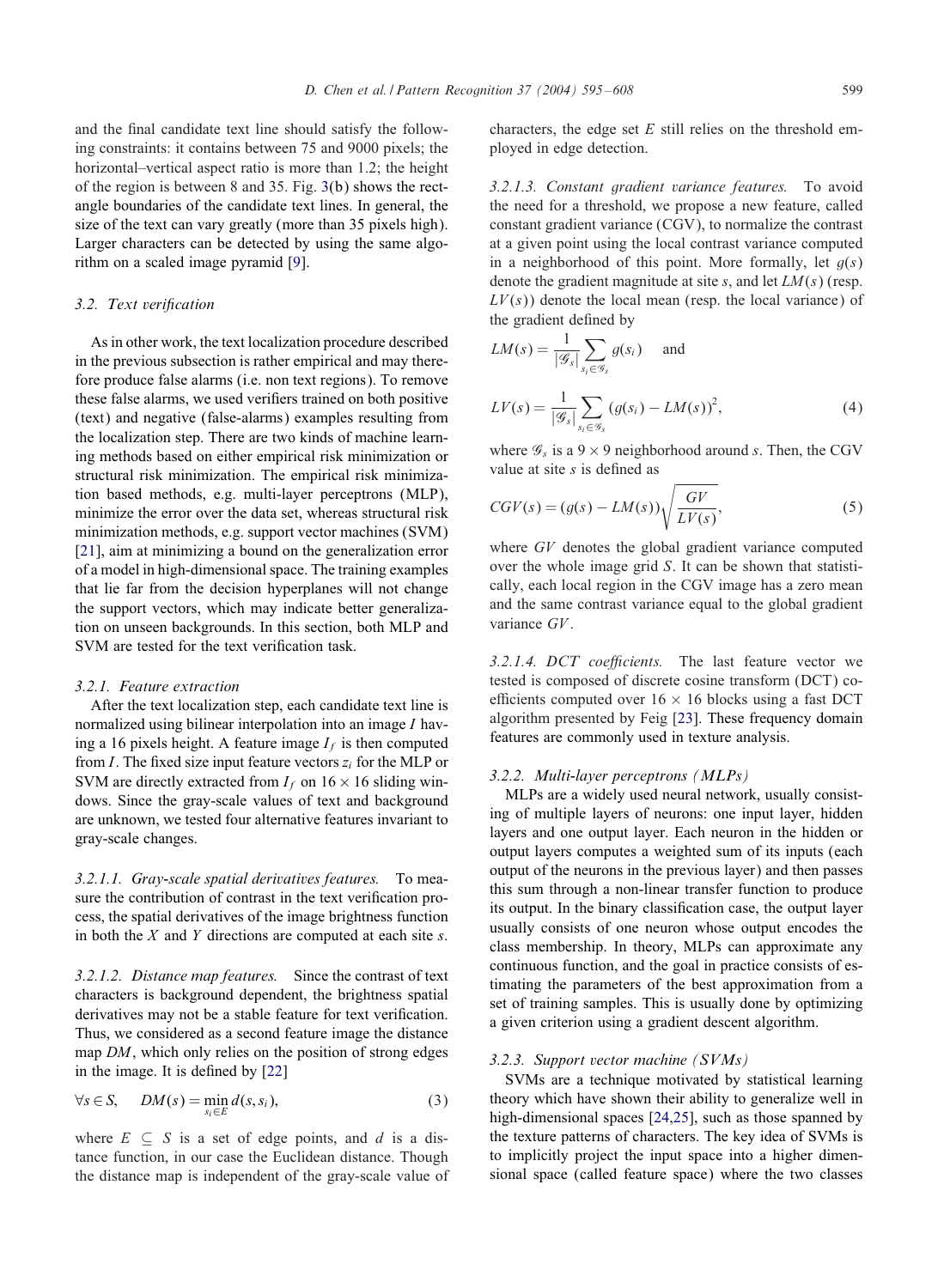<span id="page-5-0"></span>are more linearly separable. This projection, denoted  $\phi$ , is implicit since the learning and decision process only involve an inner dot product in the feature space, which can be directly computed using a kernel  $K$  defined on the input space. An extensive discussion of SVMs can be found in Ref.  $[21]$ . In short, given *m* labeled training samples:  $(x_1, y_1), \ldots, (x_m, y_m)$ , where  $y_i = \pm 1$  indicates the positive and negative classes, and assuming there exists a hyperplane defined by  $w\phi(x) + b = 0$  in the feature space separating the two classes, it can be shown that  $w$  can be expressed as a linear combination of the training samples, i.e.  $w = \sum_j \lambda_j y_j \phi(x_j)$  with  $\lambda_j \geq 0$ . The classification of an unknown sample  $z$  is thus based on the sign of the SVM function:

$$
G(z) = \sum_{j=1}^{m} \lambda_j y_j \phi(x_j) \phi(z) + b
$$
  

$$
\doteq \sum_{j=1}^{m} \lambda_j y_j K(x_j, z) + b,
$$
 (6)

where  $K(x_i, z) = \phi(x_i)\phi(z)$  is called the kernel function. The training of an SVM consists of estimating the  $\lambda_i$  (and b) to find the hyperplane that maximizes the margin, which is defined as the sum of the shortest distance from the hyperplane to the closest positive and negative samples.

## *3.2.4. Training*

The database consists of samples extracted from the text and non-text examples resulting from the localization step. It was divided into a training set and a test set of equal size. Training and testing were performed using either an MLP or a SVM classifier.

The MLP network consists of one input layer, one hidden layer and one output layer with one neuron. We used the sigmoid as transfer function, and the network was trained using the backpropagation algorithm and the standard techniques for input normalization, initialization, learning rate decay. The number of hidden neurons, which is related to the capacity of the MLP, is chosen by performing a M-fold cross validation on the training set.

The SVM classifier is trained using standard quadratic programming technique. As the kernel, we choose the Radial basis function (RBF) defined by

$$
K(x, x_j) = e^{-\|x - x_j\|^2/2\sigma^2},\tag{7}
$$

where the kernel bandwidth  $\sigma$  is determined by M-fold cross-validation.

# *3.2.5. Text-line verication*

In the text verification step, the feature vectors discussed in Section [3.2.1](#page-4-0) and provided to the classifier are extracted from the normalized candidate text line on  $16 \times 16$  sliding windows with a slide step of 4 pixels. Thus, for each candidate text line r, we obtained a set of feature vectors  $Z_r = (z_1^r, \ldots, z_l^r)$ . The confidence of the whole candidate text

line  $\bf{r}$  is defined as

$$
Conf(r) = \sum_{i=1}^{l} G(z_i^r) \times \frac{1}{\sqrt{2\pi}\sigma_0} e^{-d_i^2/2\sigma_0^2},
$$
 (8)

where  $d_i$  is the distance from the geometric center of the ith sliding window to the geometric center of the text line  $\mathbf{r}, \sigma_0$  is a scale factor depending on the text line length, and  $G(z_i^r)$  denotes the output of the MLP or the magnitude of the SVM (cf. Eq.  $(6)$ ), which indicates the confidence that the vector  $z_i^r$  belongs to a text line. Finally, the candidate text line **r** is classified as a real text region if  $Conf(r) \ge 0$ .

# 4. Text recognition

In this section, we first describe the overall text recognition scheme. We then describe more thoroughly the different elements of the algorithm.

#### *4.1. Overall description*

Most of the previous methods that addressed text recognition in complex images or video worked on improving the binarization method before applying an OCR module. However, an optimal binarization might be difficult to achieve when the background is complex and the gray-scale distribution exhibits several modes. Moreover, the gray-scale value of text may not be known in advance. These problems are illustrated by the image of Fig. [2\(](#page-3-0)a) and examples of detected text lines in Fig. 4.

Figs. [5](#page-6-0) and [6](#page-6-0) outline the multi-hypotheses approach we propose to handle these problems. A segmentation algorithm that classifies the pixels into  $K$  classes is applied on the text image. Then, for each class label, a binary text image hypothesis is generated by assuming that this label corresponds to text and all other labels correspond to background. This binary image is then passed through a connected component analysis and gray-scale consistency constraint module and forwarded to the OCR system, producing a string hypothesis (see Fig. [6\)](#page-6-0). Rather than trying to estimate the right number of classes  $K$ , e.g. using a minimum description length criterion, we use a more conservative approach that varies  $K$ 



Fig. 4. Examples of detected textlines.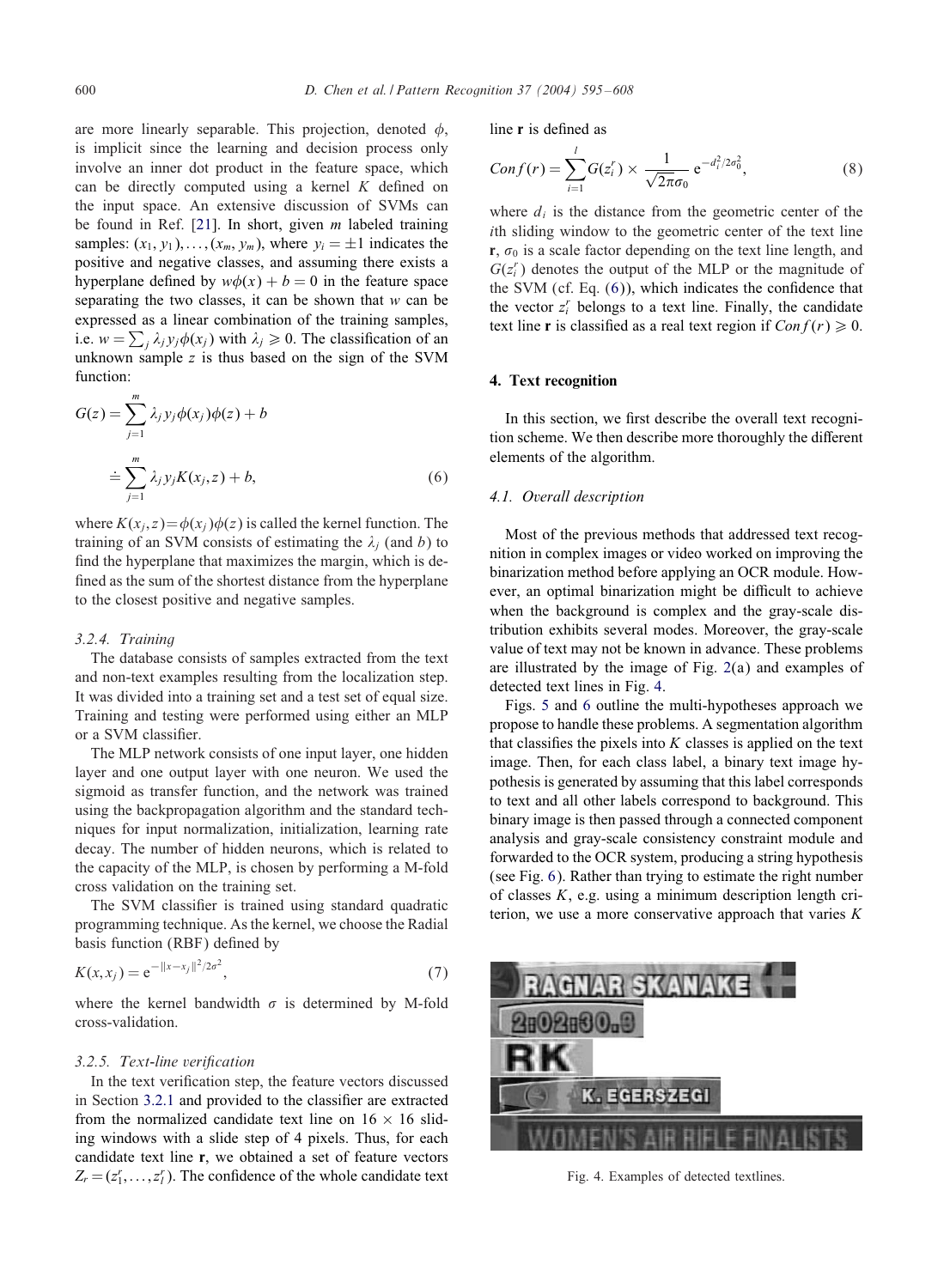<span id="page-6-0"></span>

Fig. 5. Text recognition scheme.

#### $K=3$  ANITI KASVIOT **ANTTI KASVIO** 3 binary image **ANITHIKASVIOL ANHETI YASVIG ANTITI KASVIO** Connected component analysis ANTTI KASVIOI Grayscale consistency<br>constraint **ANTTI KASVIO**  $\overline{OCR}$  $OCR$  $OCR$

Fig. 6. Segmentation and postprocessing steps.

from 2 to 3 (resp. 4), generating in this way five (resp. nine) string hypotheses from which the text result is selected.

#### *4.2. Segmentation methods*

Let o denote the observation field  $o = \{os, s \in S\}$ , where  $o<sub>s</sub>$  corresponds to the gray-level value at site (pixel) s. We assume that the image intensity distribution is composed of  $K$  classes, also referred to as layers. Each class is expected to represent regions of the image having similar gray levels, one of them being text. The segmentation is thus stated as a statistical labeling problem, where the goal is to find the label field  $e = \{e_s, 1 \leq e_s \leq K, s \in S\}$  that best accounts for the observations, according to a given criterion. To perform the segmentation, we tested 3 algorithms. In the first two cases, the probability that a gray value  $o_s$  arises at a given site  $s$  within a particular layer  $i$  is modeled by a Gaussian, i.e.  $p_i(o_s) = \mathcal{N}(\mu_i, \sigma_i)$ .

# *4.2.1. The basic EM algorithm*

Here, individual processes are combined into a probabilistic mixture model according to

$$
p(o_s) = \sum_{k=1}^{K} p(o_s|e_s = k) p(e_s = k) = \sum_{k=1}^{K} \pi_k p_k(o_s).
$$
 (9)

Given an image, the goal is thus to find the set of parameters  $(\varphi, \pi) = (\mu_i, \sigma_i, \pi_i)_{i=1,\dots,K}$  maximizing the likelihood of the data set *o* defined as  $L^{\varphi}(o) = \ln p(o) = \sum_{s \in S} \ln p(o_s)$ . Using the standard "expectation–maximization" (EM) algorithm [\[26\]](#page-13-0), the expected log-likelihood of the complete data (i.e., observations and labels) can be iteratively maximized with respect to the unknown data (the labels). After maximization, the labels can be assigned to the most probable layer according to the following rule:

$$
\forall s \qquad e_s = \arg \max_i p_i(o_s). \tag{10}
$$

# *4.2.2. The Gibbsian EM (GBEM) algorithm*

;

Although the EM algorithm is able to capture most of the gray-level distribution properties, it does not model the spatial correlation between assignment of pixels to layers, resulting in noisy label images. To overcome this, we introduce some prior by modeling the label field as a Markov random field (MRF). Then, instead of using the simple rule  $(10)$  to estimate e, we perform a MAP optimization, i.e., we maximize the *a-posteriori* distribution of the labels given the observations. Due to the equivalence between MRF and Gibbs distribution [\[12\]](#page-12-0), we have

$$
p(e) = \frac{1}{Z(V)} e^{-U_1^V(e)}
$$

where  $Z(V)$  is a normalizing constant that cannot be computed in practice due to the high dimension of the configuration space. Thus, the MAP optimization is equivalent to the minimization of an energy function  $U(e, o)$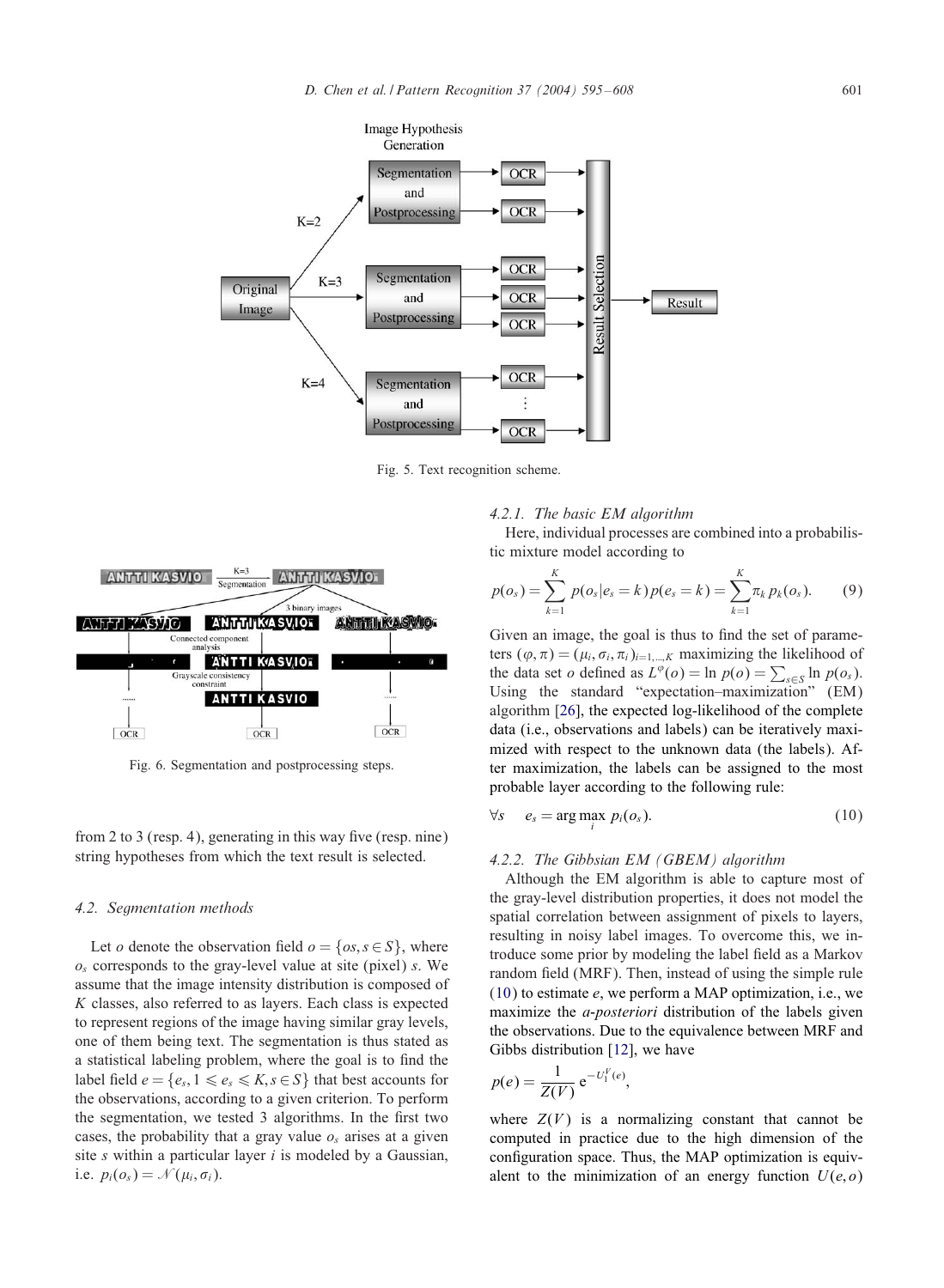given by

$$
U(e, o) = U_1^V(e) + U_2^{\varphi}(e, o),
$$
\n(11)

with

$$
U_2^{\varphi}(e, o) = \sum_{s \in S} (-\ln p_{e_s}(o_s)), \qquad (12)
$$

expressing the adequacy between observations and labels, as in the EM algorithm. For the definition of  $U_1$ , we only considered second-order neighbors and set  $U_1$  to

$$
U_1^V(e) = \sum_{s \in S} V_{11}(e_s) + \sum_{\langle s,t \rangle \in \mathscr{C}_{hv}} V_{12}^{hv}(e_s, e_t) + \sum_{\langle s,t \rangle \in \mathscr{C}_{diag}} V_{12}^{d}(e_s, e_t),
$$
\n(13)

where  $\mathscr{C}_{hv}$  (resp.  $\mathscr{C}_{diag}$ ) denotes the set of two elements cliques (i.e. two neighbor pixels) in the horizontal/vertical (resp. diagonal) direction. The  $V$  are the (local) interaction potentials which express the prior on the label field. One may wish to learn these parameters off-line, from examples. However, the use of learned parameters in the optimization process would require knowing the correspondence between learned labels/layers and current ones.<sup>1</sup> Moreover, the scale of the characters plays an important role in the optimum value of these parameters.

The second algorithm we propose consists of estimating all the parameters  $\Theta = (\varphi, V)$  using an EM procedure [\[13\]](#page-12-0). Recall that the expectation step involves the computation of

$$
\mathbb{E}[\ln p_{eo}^{\Theta}|o,\Theta^n] = \sum_{e} \ln(p_{o|e}^{\Theta}(e,o)p_e(e))p_{e|o}^{\Theta^n}(e,o) \qquad (14)
$$

which is then maximized over  $\Theta$ . Two problems arise here. First, this expectation on  $p_{e|o}^{\Theta^n}$  cannot be computed explicitly neither directly. Instead, this law will be sampled using Monte Carlo methods, and the expectation will be approximated along the obtained Markov chain. We used a Gibbs-sampler for the simulation.

Second, the joint log-likelihood probability  $p_{eo}^{\Theta}$  is not completely known, because of the presence of the uncomputable normalizing constant  $Z(V)$  in the expression of  $p(e)$ . To avoid this difficulty, we use the pseudo-likelihhod function [\[13\]](#page-12-0) as a new criterion, that is, in Eq. (14), we replace  $p(e)$  by its pseudo-likelihood  $p<sub>S</sub>(e)$  defined from the local conditional probabilities:

$$
p_S^V(e) \doteq \prod_{s \in S} p(e_s|e_{\mathcal{G}_s}), \tag{15}
$$

where  $e_{\mathscr{G}_s}$  represents the label in neighborhood of s. Using this new criterion, the maximization of expectation (14) can be performed, providing new estimates of  $(\mu_i, \sigma_i)$  and V. The complexity of the GBEM algorithm is approximately 4 times greater than the complexity of the EM algorithm.

#### *4.2.3. The Kmeans algorithm*

In this method, the goal is to find the  $K$  means of the disjoint subsets  $S_i$  (the layers) which minimizes the intra-class variance [\[27\]](#page-13-0), that is

$$
IV = \sum_{i=1}^{K} \sum_{s \in S_i} ||o_s - \mu_i||^2 = \sum_{s \in S} ||o_s - \mu_{e_s}||^2.
$$

The minimization can be achieved using standard algorithms, which iteratively assign each data to the class of the nearest center and then recompute the means.

# *4.3. Postprocessing: connected component analysis (CCA) and grayscale consistency constraint (GCC)*

To help the OCR system, a simple connected component analysis is used to eliminate non-character regions in each hypothesis based on their geometric properties. We only keep connected components that satisfy the following constraints: size is bigger than 120 pixels; width/height ratio is between 4.5 and 0.1; the width of the connected component is less than 2.1 times the height of the whole text region.

Since we only consider 2– 4 layers, regions from the background with a gray value slightly different from that of characters may still belong to the text layer/class. We thus developed another module to enforce a more stringent gray consistency among the connected components (see Fig. [6\)](#page-6-0): after the CCA step, we estimate with a robust estimator [28] the gray-level mean  $m^*$  and standard deviation  $st^*$  of the set  $S_r$  of sites belonging to the remaining regions. More precisely, a least-median squares estimator is employed to identify the gray-level value that fits the majority of pixel gray-level values and then eliminate the pixel with outlier gray-level values.  $m^*$  and  $st^*$  are estimated on the remaining valid pixels using standard formula [\[28\]](#page-13-0). Finally, a connected component is eliminated from the layer if more than 50% of its pixels have a gray level value diHerent than the majority of pixels, that is, verify

$$
\frac{|o_s - m^*|}{st^*} > k. \tag{16}
$$

An illustration of the result of this step is displayed in Fig. [7.](#page-8-0)

# *4.4. OCR and result selection*

The selection of the result from the set of strings generated by the segmentation processes (see Fig. [5\)](#page-6-0) is based on a confidence value evaluation relying on language modeling and OCR statistics. From a qualitative point of view, when given text-like background or inaccurate segmentation, the OCR system produces mainly garbage characters like ., .!, &, etc. and simple characters like i,l, and r.

Let  $T = (T_i)_{i=1...l_T}$  denote a string where  $l_T$  denotes the length of the string and each character  $T_i$  is an element of the character set

$$
\mathcal{T}=(0,\ldots,9,a,\ldots,z,A,\ldots,Z,G_b),
$$

<sup>1</sup> Remember that text may be black, white or gray.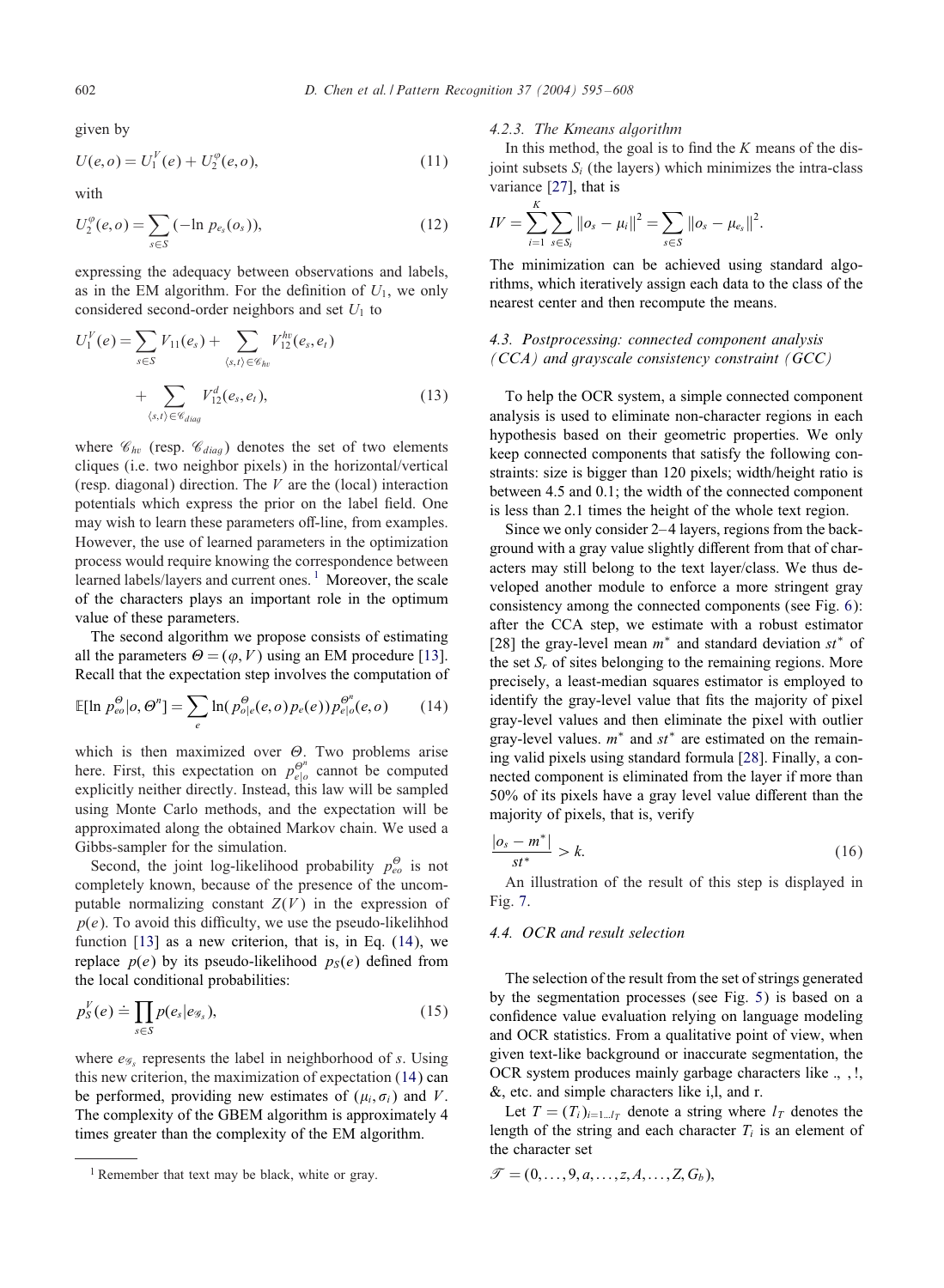<span id="page-8-0"></span>

Fig. 7. Applying gray-scale consistency: (a) original image, (b) text layer (3 layers, GBEM algorithm), (c) same as (b), after the connected component analysis, (d) same as (c), after the gray-level consistency step.

in which  $G_b$  corresponds to any other garbage character. Furthermore, let  $H_a$  (resp.  $H_n$ ) denote the hypothesis that the string  $T$  or the characters  $T_i$  are generated from an accurate (resp. a noisy) segmentation. The confidence value is estimated using a variant of the log-likelihood ratio

$$
C_v(T) = \log \left( \frac{p(H_a|T)}{p(H_n|T)} \right) + l_T * b \tag{17}
$$

$$
= \log (p(T|H_a)) - \log (p(T|H_n)) + l_T * b \qquad (18)
$$

when assuming an equal prior on the two hypotheses and b is a bias that is discussed below. We estimated the noise free language model  $p(.|H_a)$  by applying the CMU-Cambridge Statistical Language Modeling (SLM) toolkit on Gutenberg collections.<sup>2</sup> A bigram model was selected. Cutoff and back-off techniques [\[29\]](#page-13-0) were employed to address the problems associated with sparse training data for special characters (e.g. numbers and garbage characters). The noisy language model  $p(.|H_n)$  was obtained by applying the same toolkit on a database of strings collected from the OCR system output when providing as input to the OCR either badly segmented texts or text-like false alarms coming from the text detection process. Only a unigram model was used because the size of the background data set was insufficient to obtain a good bigram model. The bias  $b$  is necessary to account for the string length. It was observed that without this bias, the likelihood ratio would quite often select strings with only a few quite reliable letters instead of the true string. By incorporating this bias in the confidence value, the selection module was encouraged to compare string results whose length was in accordance with the underlying text image width. Setting  $b = 0.7$ , the confidence value is defined as

$$
C_v(T) = \log p(T_1|H_a) + \sum_{i=2}^{l_T} \log p(T_i|T_{i-1}, H_a)
$$

$$
-\sum_{i=1}^{l_T} \log p(T_i|H_n) + 0.7 * l_T.
$$

#### 5. Experiments and results

In this section, we report results on text localization, text verification, and text recognition.

# *5.1. Text localization results*

The text localization step is evaluated on a half hour video containing a Belgian news program  $3$  in French provided by Canal+ in the context of the CIMWOS $<sup>4</sup>$  European project.</sup> The performance of the text localization step is measured in terms of rejection rate and precision.

We counted the text strings that were correctly located. A ground-truth text region is considered to be correctly located if it has an 80% overlap with one of the detected string regions. With the proposed method, we extracted 9369 text lines and 7537 false alarms in the CIMWOS database. There were no rejected regions. The precision of this localization step on this database is  $\frac{9369}{9369+7537}$  = 55.4%. A detailed comparison between the algorithm proposed in subsection 3.1, the derivative texture algorithm [\[9\]](#page-12-0), and the vertical edge based algorithm [\[14\]](#page-12-0) can be found in Ref. [\[30\]](#page-13-0).

# *5.2. Text verication results*

The text verification algorithms were designed and trained on a database consisting of still images and half an hour of video recorded from TV. The videos contain excerpts from advertisements, sports, interviews, news and movies. The still images include covers of journals, maps and Nyers. The video frames have a size of  $720 \times 576$  and are compressed in MPEG, while the still images have a size of  $352 \times 288$  and are compressed in JPEG. Only the gray-scale information was used in the experiments.

The feature extraction, training and testing procedures described in Section [3.2](#page-4-0) were applied on this database. More precisely, 2400 candidate text regions containing both true text lines and false alarms were randomly selected from the output of the text localization step applied on this database. From these regions the feature extraction step produced 76,470 vectors for each of the four kinds of features. It was ensured that the test set and the training set contained vectors extracted from the same windows (i.e. same image and location) in all the experiments, where one experiment is characterized by a couple (classifier, feature).

Table [1](#page-9-0) lists the error rate measured on the test set for each feature and for each classifier. First of all, we can see that these results are very good and better than those reported when running the classifier on the whole image without applying size normalization (13–30% [\[15\]](#page-12-0)). Additionally, the proposed scheme runs approximately five times faster. Second, whatever the considered feature, the SVM

<sup>2</sup> [www.gutenberg.net](http://www.gutenberg.net)

<sup>&</sup>lt;sup>3</sup> From the Radio-Télévision Belge d'expression Française (RTBF).

<sup>4</sup> Combined Image and Word Spotting.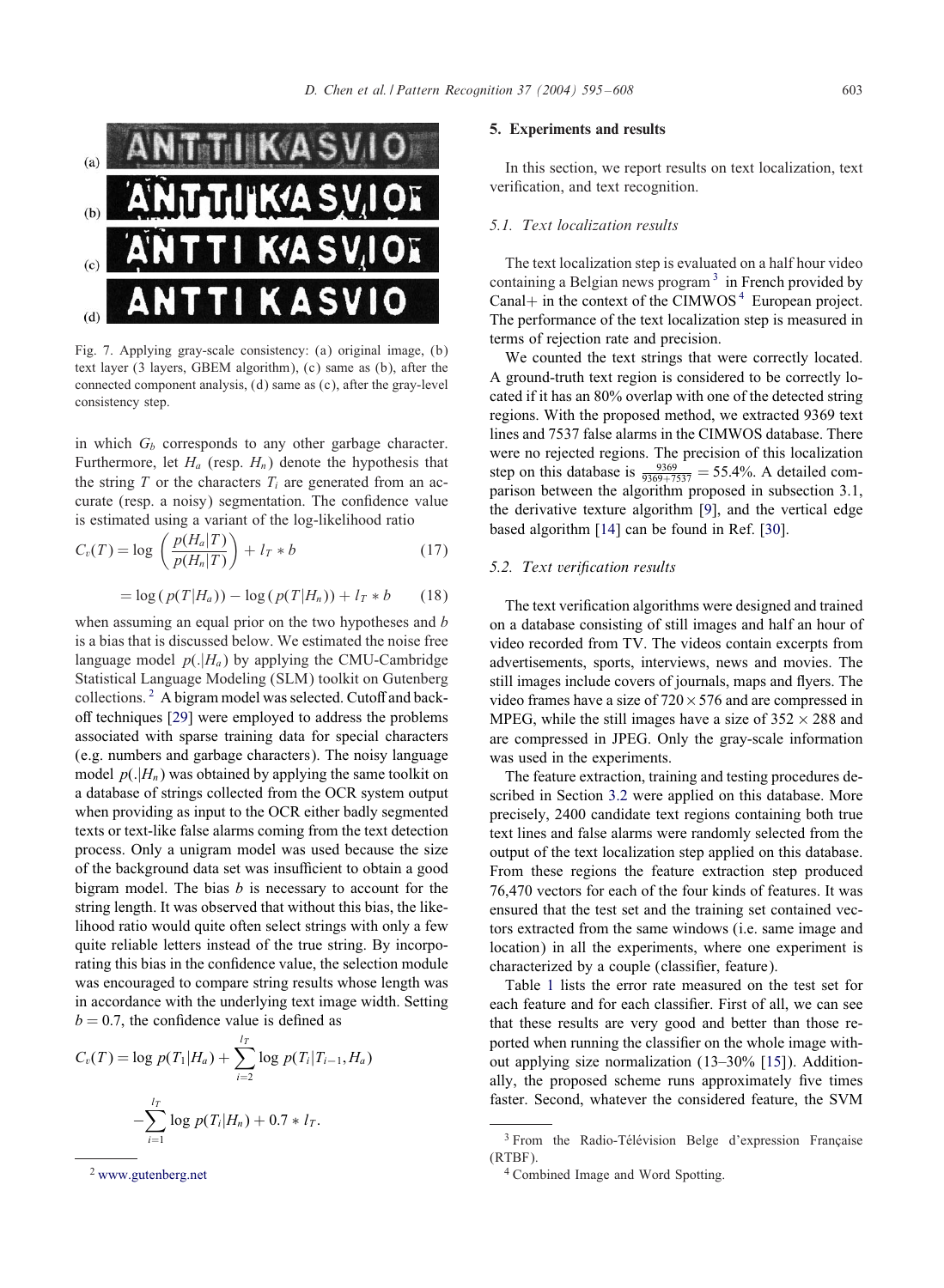<span id="page-9-0"></span>Table 1 Error rates of the SVM and MLP classifiers for the text verification task

| Training tools DIS $(\%)$ DERI $(\%)$ CGV $(\%)$ DCT $(\%)$ |      |      |      |      |
|-------------------------------------------------------------|------|------|------|------|
| MLP                                                         | 5.28 | 4.88 | 4.40 | 4.72 |
| <b>SVM</b>                                                  | 2.56 | 3.99 | 1.07 | 2.0  |

DIS denotes the distance map feature. DERI denotes the grayscale spatial derivative feature. CGV denotes the constant gradient variance feature. DCT denotes the DCT coefficients.

classifier gives better results than the MLP classifier, showing its ability to generalize better. Finally, we can see that the proposed constant gradient variance feature provides the best result. This can be explained by its better invariance to text/background contrast.

The SVM classifier together with the CGV feature was employed to verify the extracted text regions of the CIM-WOS database, based on the confidence value given by Eq.  $(8)$ . This verification scheme removed 7255 regions of the 7537 false alarms while only rejecting 23 true text lines, giving a 0.24% rejection rate and a 97% precision rate. Fig. [8](#page-10-0) shows examples of detected text on some images in our databases.

### *5.3. Text recognition results*

The multiple hypotheses recognition scheme was tested on a sports database of the Barcelona 1992 Olympic games provided by the BBC in the context of the ASSAVID<sup>5</sup> European project. From about five hours of video, we only kept approximately 1 h of video that contained text. The text localization and verification algorithms were applied. As the text regions located in consecutive video frames usually contain similar text and background, the video data results where sub-sampled in time, leading to a database of 1208 images containing 9579 characters and 2084 words. Text characters are embedded in complex background with JPEG compression noise, and the grayscale value of characters is not always the highest, as shown in Fig. [8.](#page-10-0)

To assess the performance of the different algorithms, we use character recognition rate (CRR) and character precision rate (CPR) that are computed on a ground truth basis as

$$
CRR = \frac{N_r}{N} \quad \text{and} \quad CPR = \frac{N_r}{N_e},
$$

N is the true total number of characters,  $N_r$  is the number of correctly recognized characters and  $N_e$  is the total number of extracted characters. The number of correctly recognized characters is computed using an edit distance  $6\,$  between the

recognized string and the ground truth.<sup>7</sup> More precisely, let  $l<sub>T</sub>$ , del, ins and sub, respectively, denote the length of the recognized text string, the number of deletions, insertions, and substitutions obtained when computing the edit distance. The number  $N_r$  of correctly recognized characters in this string is then defined as

$$
N_r = l_T - (del + sub).
$$

Intuitively, if in order to match the ground truth, we need to delete a character or substitute a character, it means that this character is not in the ground truth.

Additionally, we compute the word recognition rate (WRR) to get an idea of the coherency of character recognition within one solution. For each text image, we count the words from the ground truth of that image that appear in the string result. Thus, WRR is defined as the percentage of words from the ground truth that are recognized in the string results.

We first report results where the string result is selected from the hypotheses generated by applying the segmentation algorithm one time with a fixed  $K$  value, and when applying only the connected component analysis as a postprocessing step. This will serve as a baseline for the rest of the experiments. Table [2](#page-10-0) lists the results obtained with the three described segmentation methods.

It can be seen that the usual bi-modality  $(K = 2)$  hypothesis yields the best character and word recognition rate with the GBEM and Kmeans algorithms. However, in the case of  $K = 3$ , the Kmeans algorithm also gives quite similar results. Indeed, some text images are composed of grayscale characters, contrast contours around characters, and background (see Fig. [4\)](#page-5-0). In this case, the gray-scale values are better modeled with 3 or more clusters. Under the bimodality assumption  $(K = 2)$ , the GBEM algorithm yields better results than the typical Otsu's binarization method (Kmeans with  $K = 2$ ) in terms of both CRR and WRR. This is probably due to the regularization power of the GBEM algorithm, which learns the spatial properties of the text and background layers. It helps in avoiding over segmentation, as can be seen from the example of Fig. [9.](#page-11-0) However, the improvement is not very important and is deceptive. It can be explained by the fact that the MRF approach mainly improves the character shape, a kind of noise the OCR has been trained on and to which it is probably not very sensitive.

The gray-scale consistency constraint (GCC) technique described in Section [4](#page-5-0) was added to the baseline system, and the corresponding results are listed in Table [2.](#page-10-0) When  $K = 2$ , they show an increase in absolute value of about 4% of the WRR together with an increase of 1.2% of both the CRR and the CPR. This is due to the ability of the GCC to remove burst-like noise (i.e. significant background regions with a slightly different gray-level value than

<sup>5</sup> ASSAVID : Automatic Segmentation and Semantic Annotation of Sports Videos.

 $6$  The edit distance of two strings,  $s_1$  and  $s_2$ , is defined as the minimum number of character operations needed to change  $s_1$  into s2, where an operation is one of the following: deletion, insertion, substitution.

<sup>&</sup>lt;sup>7</sup> Only numeric, upper and lower case letters are kept.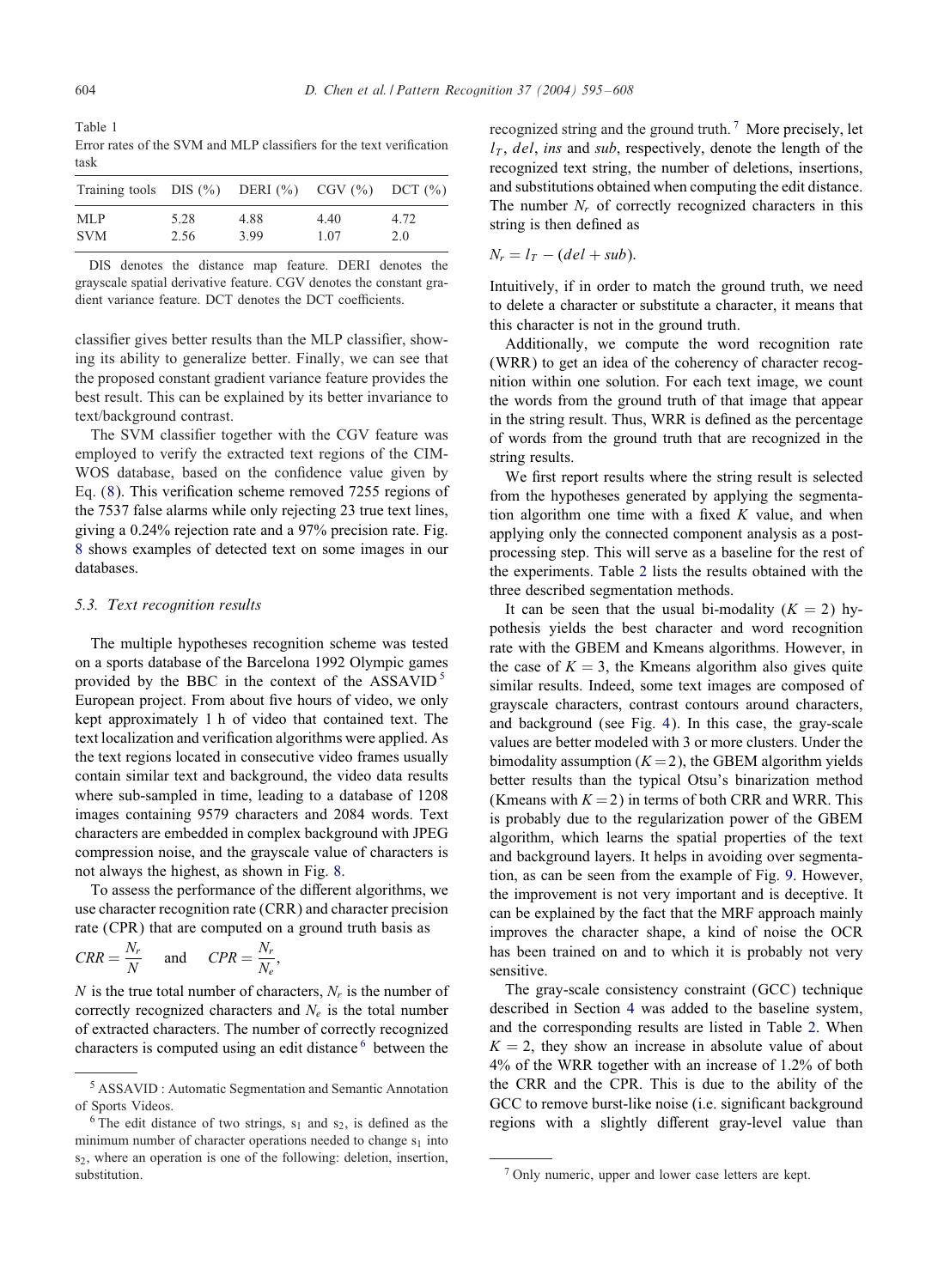<span id="page-10-0"></span>

Fig. 8. Detected text regions in images or video frames.

Table 2 Recognition results: number of extracted characters (Ext.), character recognition rate (CRR), precision (CPR) and word recognition rate (WRR)

|         | K              | Algorithm   | Ext. | CRR $(\% )$ | CPR $(\% )$ | WRR $(\%)$ |
|---------|----------------|-------------|------|-------------|-------------|------------|
|         |                | EM          | 7715 | 74.9        | 93.1        | 61.0       |
|         | 2              | <b>GBEM</b> | 9300 | 92.8        | 95.6        | 83.5       |
|         |                | Kmeans      | 9260 | 92.5        | 95.7        | 82.8       |
| Without |                | EM          | 9239 | 89.9        | 93.2        | 80.9       |
| GCC     | 3              | <b>GBEM</b> | 9302 | 89.9        | 92.6        | 80.7       |
|         |                | Kmeans      | 9394 | 91.3        | 93.1        | 82.2       |
|         |                | EM          | 9094 | 87.4        | 92.1        | 77.7       |
|         | $\overline{4}$ | <b>GBEM</b> | 9123 | 88.3        | 92.8        | 79.9       |
|         |                | Kmeans      | 9156 | 88.0        | 92.1        | 79.7       |
|         |                | EM          | 7914 | 77.9        | 94.2        | 66.2       |
|         | $\overline{c}$ | <b>GBEM</b> | 9307 | 94.0        | 96.8        | 87.1       |
|         |                | Kmeans      | 9291 | 93.8        | 96.7        | 86.8       |
| With    |                | EM          | 9245 | 90.3        | 93.6        | 81.7       |
| GCC     | 3              | <b>GBEM</b> | 9268 | 89.5        | 92.5        | 81.1       |
|         |                | Kmeans      | 9395 | 91.2        | 93.0        | 83.4       |
|         |                | EM          | 9136 | 88.0        | 92.3        | 78.9       |
|         | 4              | <b>GBEM</b> | 9123 | 87.7        | 92.1        | 79.1       |
|         |                | Kmeans      | 9195 | 88.9        | 92.6        | 80.4       |

characters) which greatly impairs the recognition of the OCR. For higher values of  $K$ , the increase is less important. Indeed, in these cases, the gray-scale consistency constraint is inherently better respected.

Table [3](#page-11-0) lists the results obtained by generating 5 or 9 hypotheses (using  $K = 2$  to 4) in the multi-hypotheses framework. Without employing the GCC postprocessing, the method achieves a 96.6% CRR and a 93.1% WRR, which constitutes a reduction of more than 50% for both rates with respect to the best baseline result (GBEM with  $K = 2$ ). These results demonstrate first the complementary of the solutions provided when assuming different  $K$  values, and second the ability of our selection algorithm to choose the right solution. Interestingly, the results obtained with 9 hypotheses are not better than the results obtained using only 5 hypotheses. It probably means that the segmentation with  $K = 4$  does not generate additional interesting results with respect to the  $K = 2$  and 3 cases.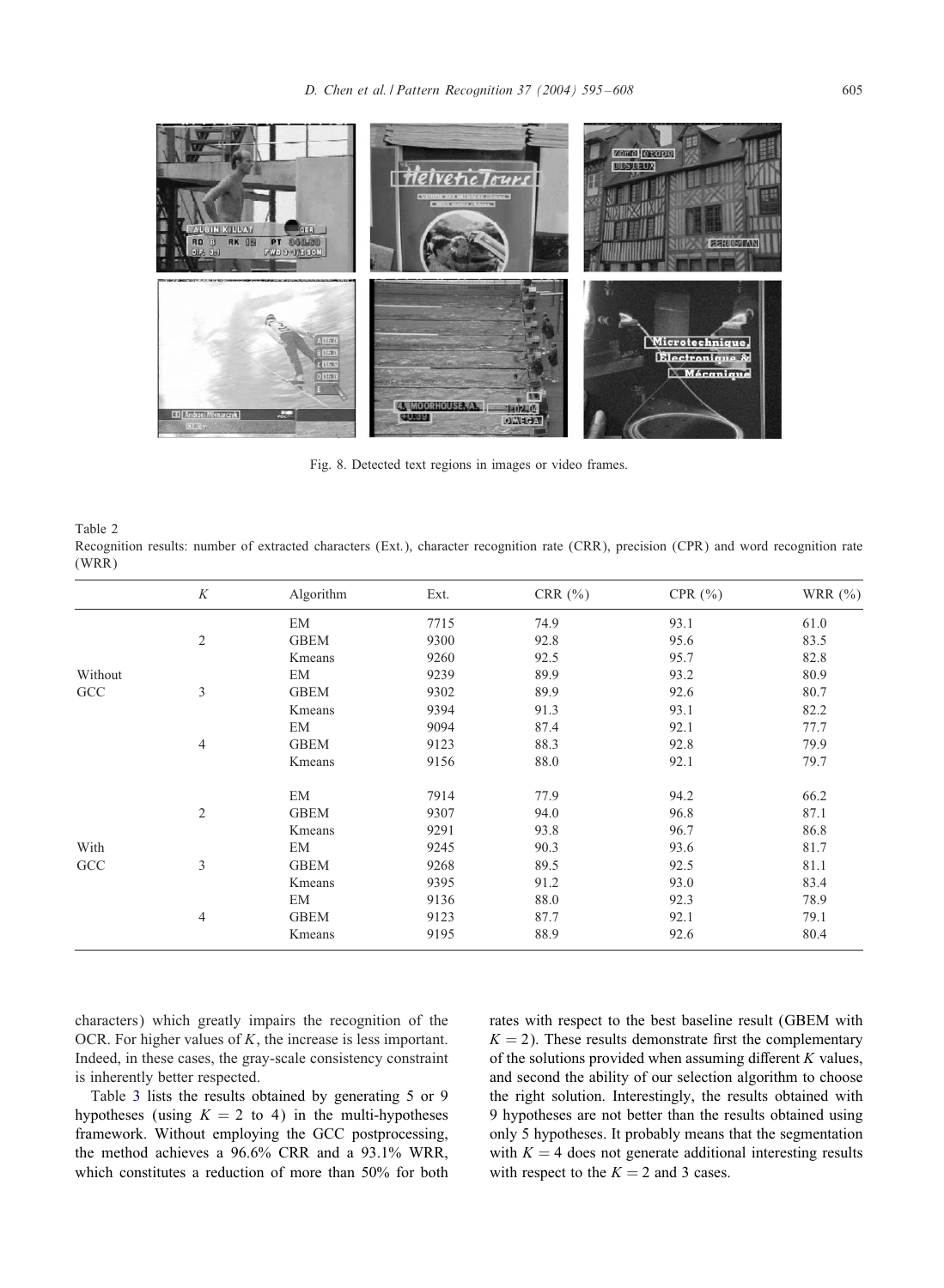<span id="page-11-0"></span>When integrating the GCC algorithm in the multiple hypotheses framework, we can notice that the GCC postprocessing improves the result when using the Kmeans or EM segmentation algorithms and remain similar for the GBEM algorithm. This smaller improvement, when compared to the improvement obtained when adding the GCC to the baseline, can be explained by the fact that the multiple hypotheses framework has less need for burst-noise elimination, since it can select between alternative modelization of the gray-level distribution.



Fig. 9. Segmentation output of the three studied algorithms and associated recognition results using 2 or 3 layers/classes.

#### 6. Discussion and conclusions

This paper presents a general scheme for extracting and recognizing embedded text of any gray-scale value in images and videos. The method is split into two main parts: the detection of text lines, followed by the recognition of text in these lines.

Applying machine learning methods for text detection encounters difficulties due to character size and gray-scale variations and heavy computation cost. To overcome these problem, we proposed a two-step localization/verification scheme. The first step aims at quickly locating candidate text lines, enabling the normalization of characters into a unique size. In the verification step, a trained SVM or MLP is applied on background independent features to remove the false alarms. Experiments showed that the proposed scheme improves the detection result at a lower cost in comparison with the same machine learning tools applied without size normalization, and that an SVM was more appropriate than an MLP to address the text texture verification problem.

The text recognition method we propose embeds the traditional character segmentation step followed by an OCR algorithm within a multiple hypotheses framework. A new gray-scale consistency constraint (GCC) algorithm was proposed to improve segmentation results. The experiments that were conducted on approximately 1 h of sports video demonstrate the validity of our approach. More specifically, when compared to a baseline system consisting of the standard Otsu binarization algorithm, the GCC postprocessing step was able to reduce the character and word error rates by more than 20%, showing its ability to remove burst-like noise that greatly disturbs the OCR software. Moreover, added to the multiple hypotheses framework, the whole system yielded approximately 97% character recognition rate and a more than 93% word recognition rate on our database, which constitutes a reduction of more than 50% w.r.t.

Table 3

Recognition results from 5, 9 hypotheses, with or without GCC: number of extracted characters (Ext.), character recognition rate (CRR), character precision rate (CPR) and word recognition rate (WRR)

|            | K       | Algorithm   | Ext. | <b>CRR</b> | <b>CPR</b> | <b>WRR</b> |  |
|------------|---------|-------------|------|------------|------------|------------|--|
|            |         | EM          | 9480 | 93.3       | 94.3       | 86.7       |  |
|            | 2, 3    | <b>GBEM</b> | 9606 | 96.6       | 96.3       | 93.1       |  |
| Without    |         | Kmeans      | 9565 | 96.6       | 96.8       | 92.8       |  |
| <b>GCC</b> |         | EM          | 9417 | 93.2       | 94.8       | 86.8       |  |
|            | 2, 3, 4 | <b>GBEM</b> | 9604 | 96.6       | 96.2       | 93.0       |  |
|            |         | Kmeans      | 9547 | 96.6       | 97.0       | 92.9       |  |
|            |         | EM          | 9449 | 94.0       | 95.3       | 88.1       |  |
|            | 2, 3    | <b>GBEM</b> | 9579 | 96.5       | 96.5       | 92.8       |  |
| With       |         | Kmeans      | 9587 | 97.1       | 97.0       | 93.7       |  |
| GCC        |         | EM          | 9411 | 93.9       | 95.6       | 88.1       |  |
|            | 2, 3, 4 | <b>GBEM</b> | 9557 | 96.6       | 96.8       | 93.0       |  |
|            |         | Kmeans      | 9560 | 97.0       | 97.2       | 93.8       |  |
|            |         |             |      |            |            |            |  |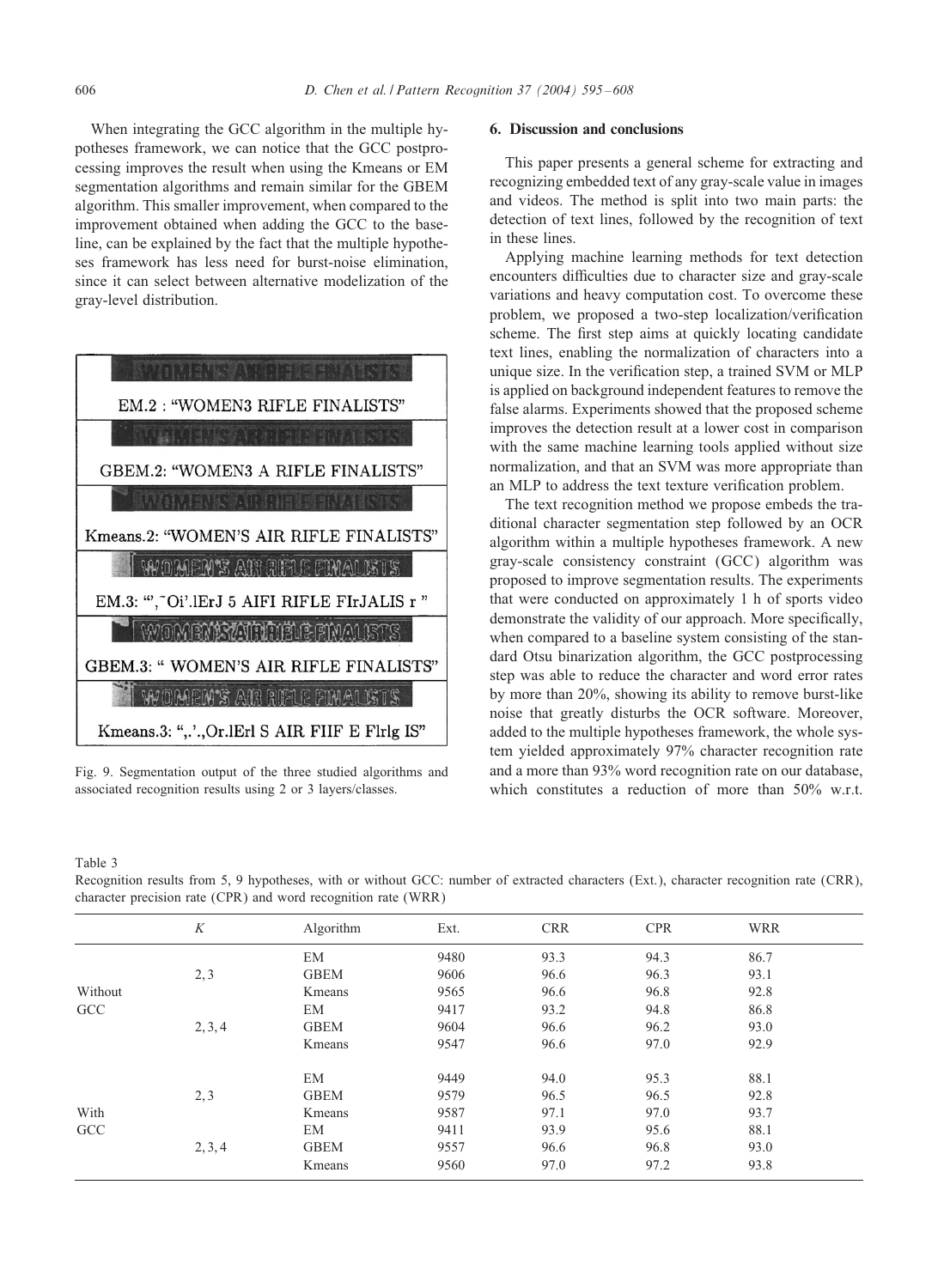<span id="page-12-0"></span>the baseline system. This clearly shows that (i) several text images may be better modeled with 3 or 4 classes rather than using the usual 2 class assumption (ii) multiple segmentation maps provide alternative solutions and (iii) the proposed selection algorithm based on language modeling and OCR statistics is often able to pick up the right solution.

We proposed to use a maximum a posteriori criterion with a MRF modeling to perform the segmentation. Used as a traditional binarization algorithm, it performed better than Otsu's method. However, embedded in the multi-hypotheses system with GCC, it yielded similar results to the Kmeans. Thus, the latter is preferred for real applications since it runs faster.

The performance of the proposed methodology is good enough to be used in a video annotation and indexing system. In the context of the ASSAVID European project, it was integrated with other components (shot detector, speech recognizer, sports and event recognizers, etc.) in a user interface designed to produce and access sports video annotation. A simple complementary module combining the results from consecutive frames containing the same text was added. User experiments with librarians at the BBC showed that the text detection and recognition technology produced robust and useful results, i.e. did not produce many false alarms and the recognized text was accurate. The same proposed scheme is currently used in the CIMWOS project to index French news programs.

#### Acknowledgements

The authors would like to thank the Swiss National Fund for Scientific Research that supported this work through the Video OCR project. This work has been performed partially within the frameworks of the "Automatic Segmentation and Semantic Annotation of Sports Videos (ASSAVID)" project and the "Combined Image and Word Spotting (CIMWOS)" project both granted by the European IST Programme.

### References

- [1] M. Swain, H. Ballard, Color indexing, Int. J. Comput. Vision 7 (1991) 11–32.
- [2] B. Manjunath, W. Ma, Texture features for browsing and retrieval of image data, IEEE Trans. Pattern Anal. Mach. Intell. 18 (8) (1996) 837–842.
- [3] F. Mokhtarian, S. Abbasi, J. Kittler, Robust and efficient shape indexing through curvature scale space, in: British Machine Vision Conference, 1996, pp. 9-12.
- [4] D. Chen, H. Bourlard, J.-P. Thiran, Text identification in complex background using SVM, in: International Conference on Computer Vision and Pattern Recognition, 2001, pp.  $621 - 626$ .
- [5] R.K. Srihari, Z. Zhang, A. Rao, Intelligent indexing and semantic retrieval of multimodal documents, Inf. Retri. 2 (2/3) (2000) 245–275.
- [6] R. Lienhart, Automatic text recognition in digital videos, in: Proceedings SPIE, Image and Video Processing IV, 1996, pp. 2666 –2675.
- [7] K. Sobottka, H. Bunke, H. Kronenberg, Identification of text on colored book and journal covers, in: International Conference on Document Analysis and Recognition, 1999, pp. 57–63.
- [8] Y. Zhong, K. Karu, A.K. Jain, Locating text in complex color images, Pattern Recognition 10 (28) (1995) 1523–1536.
- [9] V. Wu, R. Manmatha, E.M. Riseman, Finding text in images, in: Proceedings of ACM International Conference on Digital Libraries, 1997, pp. 23–26.
- [10] H. Li, D. Doermann, Text enhancement in digital video using multiple frame integration, in: ACM Multimedia, 1999, pp. 385 –395.
- [11] C. Garcia, X. Apostolidis, Text detection and segmentation in complex color images, in: International Conference on Acoustics, Speech and Signal Processing, 2000, pp. 2326 –2329.
- [12] S. Geman, D. Geman, Stochastic relaxation, Gibbs distributions and the Bayesian restoration of images, PAMI 6 (6) (1984) 721–741.
- [13] B. Chalmond, Image restoration using an estimated Markov model, Signal Process. 15 (2) (1988) 115–129.
- [14] M.A. Smith, T. Kanade, Video skimming for quick browsing based on audio and image characterization, Technical Report CMU-CS-95-186, Carnegie Mellon University, July 1995.
- [15] R. Lienhart, A. Wernicke, Localizing and segmenting text in images and videos, IEEE Trans. Circuits Syst. Video Technol. 12 (4) (2002) 256–268.
- [16] H. Kamada, K. Fujimoto, High-speed, high-accuracy binarization method for recognizing text in images of low spatial resolutions, in: International Conference on Document Analysis and Recognition, 1999, pp. 139-142.
- [17] O. Hori, A video text extraction method for character recognition, in: International Conference on Document Analysis and Recognition, 1999, pp. 25-28.
- [18] T. Sato, T. Kanade, E.K. Hughes, M.A. Smith, Video OCR for digital news archives, in: IEEE Workshop on Content Based Access of Image and Video Databases, Bombay, 1998, pp. 52– 60.
- [19] D. Chen, K. Shearer, H. Bourlard, Text enhancement with asymmetric filter for video OCR, in: Proceedings of the 11th International Conference on Image Analysis and Processing, 2001, pp. 192–198.
- [20] J.F. Canny, A computational approach to edge detection, IEEE Trans. on Pattern Anal. Mach. Intell. 8 (1) (1986) 679–698.
- [21] V. Vapnik, Statistical Learning Theory, Wiley, New York, 1998.
- [22] J. Toriwaki, S. Yokoi, Distance transformations and skeletons of digitized pictures with applications, Pattern Recognition (1981) 187–264.
- [23] E. Feig, S. Winograd, Fast algorithms for the discrete cosine transform, IEEE Trans. Signal Process. 40 (28) (1992) 2174–2193.
- [24] B. Schölkopf, K. Sung, C. Burges, F. Girosi, P. Niyogi, T. Poggio, V. Vapnik, Comparing support vector machines with gaussian kernels to radial basis functions classifiers, IEEE Trans. Signal Process. 45 (11) (1997) 2758–2765.
- [25] R. Collobert, S. Bengio, Y. Bengio, A parallel mixture of svms for very large scale problems, Neural Comput. 14 (5) (2002) 1105–1114.